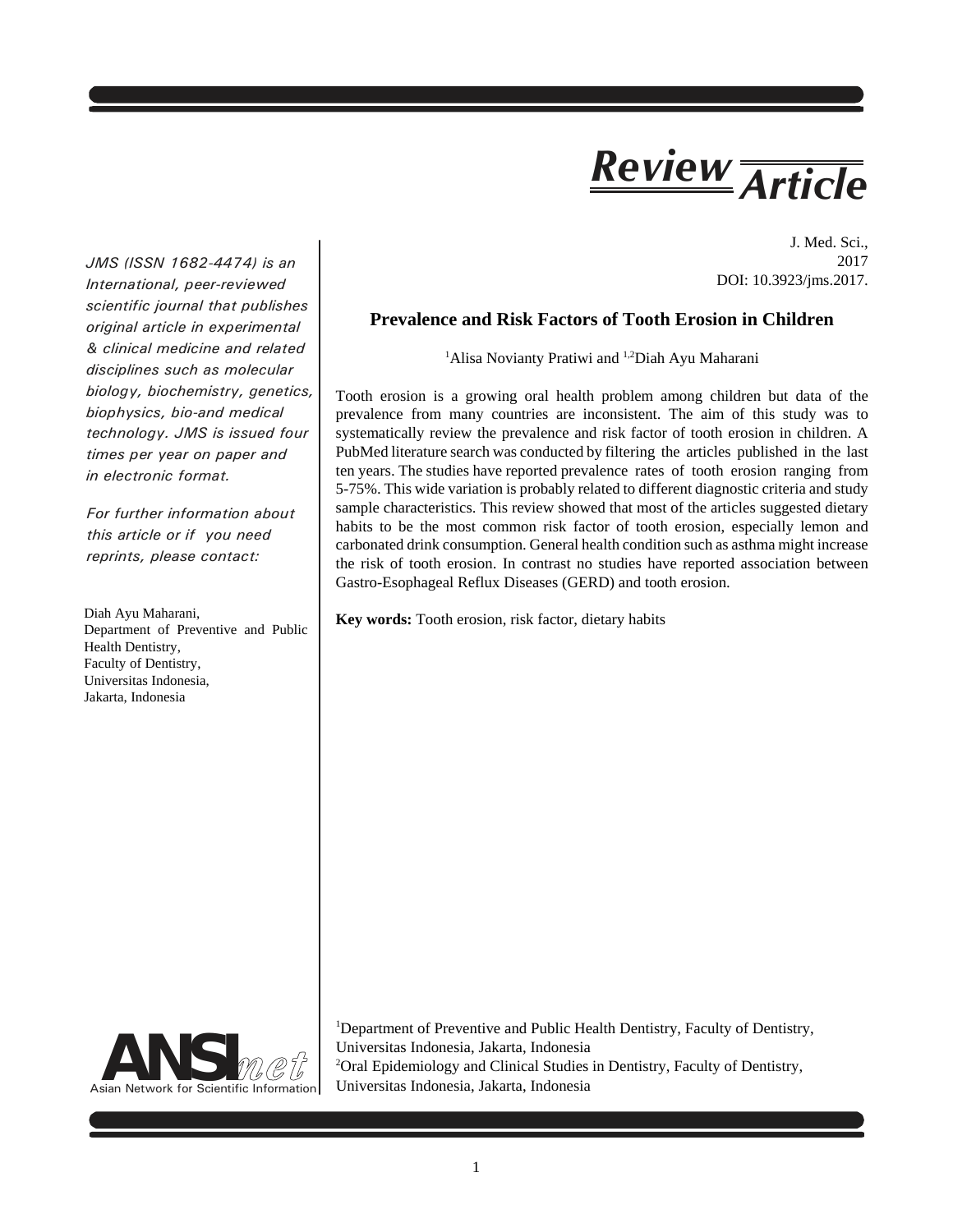## **INTRODUCTION**

Tooth erosion is defined as a progressive lesion which is the loss of hard tissue of tooth that is irreversible, by the chemical process without the involvement of bacteria<sup>1,2</sup>. Tooth erosion is a multifactor condition caused by the interaction of chemical, biological and behavior factors, where the tooth tissue is having demineralization but not due to the acid of bacterial metabolism3,4. Moreover, tooth erosion might be caused due to intrinsic factors, such as gastric acid. This acid reaches the oral cavity as a result of either vomiting or gastroesophageal reflux. Whereas extrinsic factors include diet, medications, environment and lifestyle<sup>5</sup>.

Symptoms of tooth erosion range from no symptoms through sensitivity to severe pain associated with pulp exposure. In enamel, early signs of erosion include rounding angles, cupping or scooping, thinning of enamel, any restorations present may appear to be above the tooth surface. If the erosion continues, signs become more exaggerated leading to eventual total loss of enamel. Without intervention, erosive wear will progress, leading to deep cupping lesions with exposed dentin and eventual loss of occlusal morphology<sup>5</sup>. The impacts of tooth erosion are compromised aesthetics, dentinal hypersensitivity and reduced chewing ability<sup>6</sup>.

Tooth erosion that happened to primary tooth might increase the risk of tooth erosion in permanent tooth. Early diagnosis and prevention will help prevent damage to permanent tooth<sup>3</sup>. Globally, several researches have reported

the prevalence of tooth erosion starting from 5-75%. This variation may be related to the different diagnostic criteria and research sample characteristics<sup>6</sup>. Prevalence of tooth erosion to children has been studied by several researchers but inconsistent and differed in describing the risk factors of tooth erosion. This study reported a literature review of the studies on tooth erosion prevalence and related risk factors among children.

## **SEARCH STRATEGY, STUDY SELECTION and SYNTHESIS OF DATA**

This systematic review addressed a question about prevalence and risk factor of tooth erosion in children. The MeSH was used to obtain the correct terms for keywords. The final keywords were tooth erosion, epidemiology, risk factor and children. The systematic review used PubMed database for the articles search, which was published between 2007 until September 2016. The inclusion and exclusion criteria that was used in this review are shown in Table 1. If the publications contained the search thesaurus, they were selected to generate a list of potentially eligible studies to be included in this review. The selected publications were screened by title and abstract. The literature search identified 25 publications. Further, these publications were screened according to the stated inclusion and exclusion criteria. Accordingly, only 20 publications were suitable with the inclusion criteria and were potentially adequate to describe this review's objective. Figure 1 described the flow diagram of the conducted

Table 1: Inclusion and exclusion criteria of the study selection

| Criteria                      | Inclusion                     | Exclusion                   |
|-------------------------------|-------------------------------|-----------------------------|
| Time period                   | From 2007-September, 2016     | Any study outside the dates |
| Language                      | English                       | Non English                 |
| Type of article               | Original article, review      | Clinical trials             |
| Study focus                   | Teeth erosion and risk factor | Nil                         |
| Geographical area of interest | All international studies     | Nil                         |
| <b>Subjects</b>               | Children with teeth erosion   | Adult with teeth erosion    |



Fig. 1: Flow diagram of systematic review for literature search and selection, based on the PRISMA statement guideline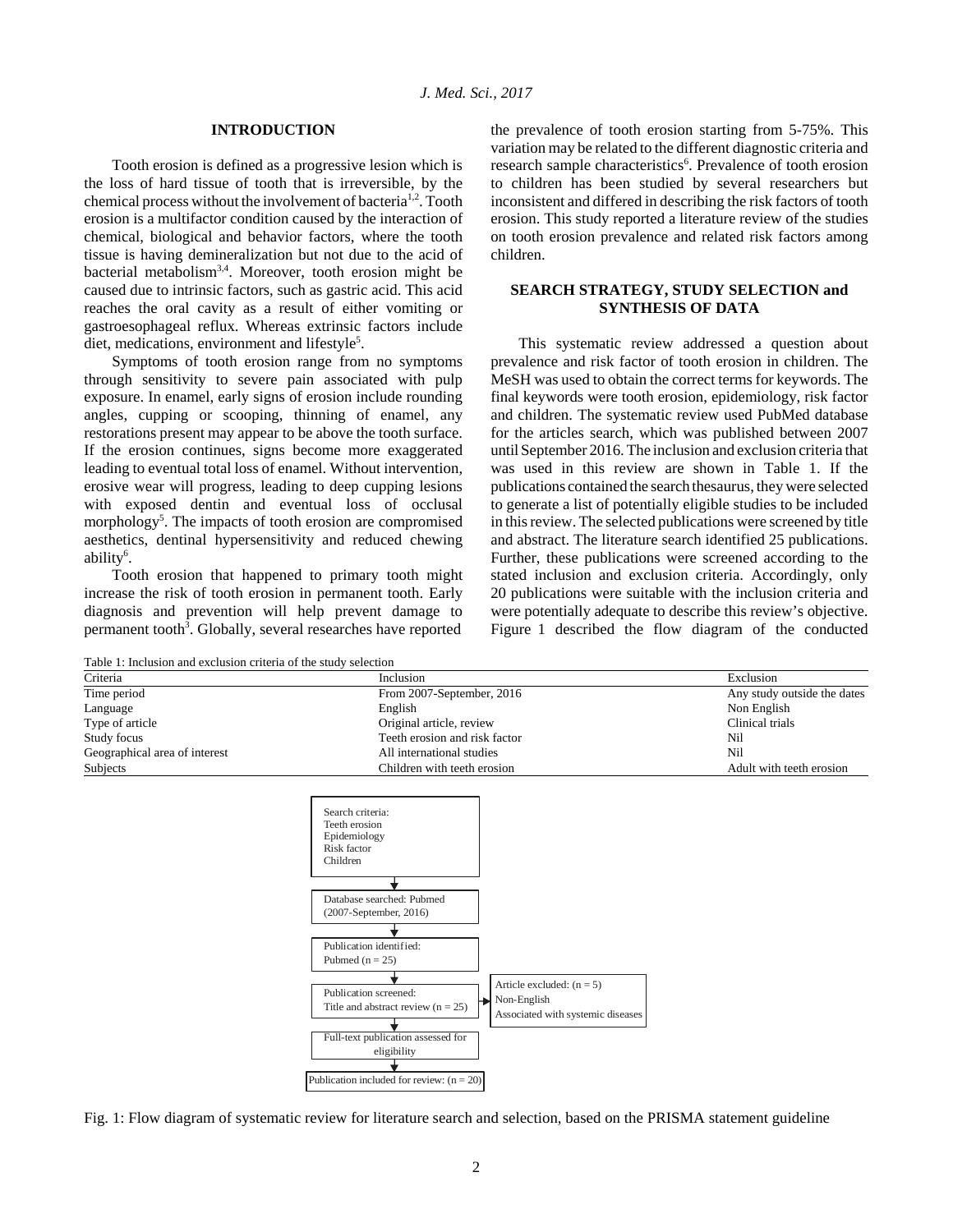systematic review for literature search and selection. This method was adapted from guideline of the preferred reporting items for systematic reviews, the Preferred Reporting Items for Systematic Reviews and Meta-Analyses (PRISMA) statement.

The full papers of the selected publications were obtained. The relevant informations were found in the articles, including the prevalence and tooth erosion risk factor. Table 2 describes the studies related to this review. A summary was made for each publication, according to (a) Investigators and year of publication, (b) Published title and journal, (c) Aim of study, (d) Children's age range, (e) Employed tooth erosion measurement, (f) Sample size and (g) Tooth erosion prevalence and risk factors. Among 20 selected articles, one study was a literature review and 19 of the studies were cross-sectional surveys. Studies were conducted in different countries; they were from Brazil, China, USA, Libya, Hongkong, Jordan, Uruguay, India, Sudan and Isle of Man. The age of the participants varied in each study, with an age range of 3-17 years. Tooth erosion measurement employed in the studies also varied. Tooth erosion indexes used were Basic Erosive Wear Examination (BEWE), dental erosion index proposed by O'Sullivan<sup>7</sup>, Tooth Wear Index (TWI), modified TWI, simplified TWI, Tooth Surface Loss (TSL) and index proposed by O'Brien<sup>8</sup> and others. Alongside the intraoral measurement, the studies used questionnaires to analyze tooth erosion risk factors, especially in children. The questionnaires included the information about socio-demographic conditions, parent's education level, dietary habits, oral health behavior, knowledge, health behavior and others. All studies reported prevalence and common risk factors for tooth erosion.

### **PREVALENCE OF TOOTH EROSION**

Studies that describe tooth erosion prevalence to children have been developed in several countries, both in developing countries and also in developed countries. Based on studies that have been examined, it showed that the rate of prevalence in every country is diverse and did not show any certain pattern. In developing countries such as Brazil, 15% of children aged 12 years old have tooth erosion in year 2015 and in South India it was recorded that tooth erosion only happened to 8.9% of children<sup>1,3</sup>. In other developing countries like Uruguay, the prevalence rate is higher, reaching 52.9% and in Libya it reached 40.8%4,12. Compared to other developing countries, Indonesia for example, a study in 2016 revealed that 88% of 12 years old children living in Jakarta have been experiencing tooth erosion $^{23}$ . Based on those data, it can be seen that the prevalence of tooth erosion differs extensively, although these five countries are categorized as developing countries. This variety might be caused due to different geographical conditions, culture, different diagnosing criteria and sampling method $11$ . The prevalence of tooth erosion in developed countries is lower compared to developing countries. This can be seen in a study conducted in Texas (USA) in 2009, were only 5.5% 12 years old children had tooth erosion. Further, the prevalence in Kansas City (USA) was 10% in 201320. A potential explanation of this diversity is due to the higher quality of the dental services provided by the government and there might be established dental health program in developed countries. Tooth erosion can occur since early childhood affecting primary tooth. Based on the studied articles, the highest prevalence of tooth erosion in children under six years old was in Brazil in 2013, which was 51.6%. While in Shanghai (China), the prevalence of tooth erosion was 17.1% and in Kansas (USA) was  $13\%^{2,11,17}$ . The study of tooth erosion prevalence and risk factors in preschool children is still very limited. Therefore, studies shall be conducted in young children, considering that the increasing risk in primary tooth might increase the risk of tooth erosion in permanent tooth. Evidence based data might be beneficial for the government to plan effective preventive program for tooth erosion since early childhood.

## **CLINICAL MEASUREMENT OF TOOTH EROSION**

Different clinical examinations were used for diagnosing tooth erosion. These were, the BEWE index and tooth erosion index. BEWE is an assessment system of the condition of tooth erosion that records the most severe tooth surface affected by erosion on each sextant and then summed, resulting a score that is useful to provide management guidance. The BEWE is considered as the convenience index, having adequate sensitivity and specificity but not enough to assess the severity of tooth erosion<sup>1,4,6,25</sup> .O'Sullivan<sup>7</sup> proposed an index for the assessment of erosion especially in children. This index records how much tooth surface were exposed to erosion, whether it is less or more than half of the tooth surface. Each tooth was examined and been given three digit score accordance with the part exposed by erosion, severity of tooth erosion (rate of 0-5) and the surface area that are exposed. O'Brien<sup>8</sup> reported the use of partial recording system to assess tooth erosion in children. The assessments are only applied to the labial and lingual surfaces of maxillary incisors of primary and permanent tooth with erosion. The TWI was developed by Smith and Knight<sup>24</sup>. The TWI is a comprehensive index that assesses four surfaces (buccal, cervical, lingual and occlusal/incisal) of all existing tooth. This index was first designed to measure and to observe tooth wear. However, there are several issues related to the usage of TWI, such as the length of duration needed to perform the measurement<sup>25</sup>. Further, the studies also described the tooth regions most affected by tooth erosion is maxilla, particularly incisive on the labial and palatal surfaces and then followed by mandibular molars on the occlusal surfaces<sup>1-4,7-9,11,15,17,25</sup>. Maxillary incisive tooth locates as the forefront of the oral cavity. Therefore it is often and easily exposed by extrinsic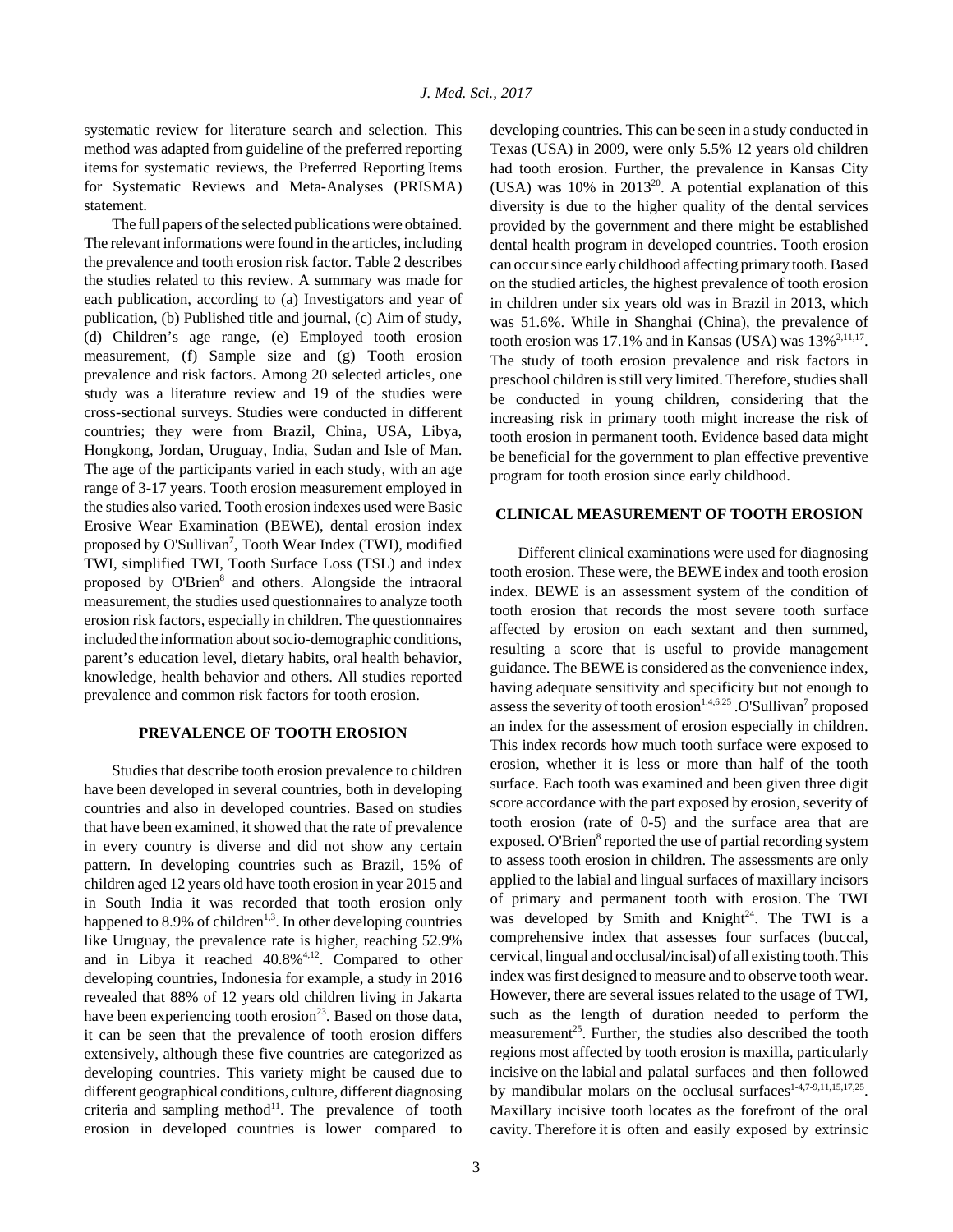| Authors                                   | Titles                                                                                                                                      | Journals                                              | Aims                                                                                                                                                                                          | Subjects                          | Tooth erosion measurement                                                                                                                           | z         | Results                                                                                                                                                                              |
|-------------------------------------------|---------------------------------------------------------------------------------------------------------------------------------------------|-------------------------------------------------------|-----------------------------------------------------------------------------------------------------------------------------------------------------------------------------------------------|-----------------------------------|-----------------------------------------------------------------------------------------------------------------------------------------------------|-----------|--------------------------------------------------------------------------------------------------------------------------------------------------------------------------------------|
| Alves et al. <sup>1</sup>                 | Dental erosion among 12 years old<br>school children: A population-<br>based cross-sectional study in<br>South Brazil                       | Dental Journal<br>International                       | among 12 years old school children<br>risk indicators for dental erosion<br>To assess the epidemiology and<br>in South Brazil                                                                 | 12 years old                      | <b>BEWE</b> and questionnaire                                                                                                                       | 1,528     | Risk factors: Socio-demographic<br>conditions, dietary habits<br>Prevalence: 15%                                                                                                     |
| Tao $et\, al.^2$                          | Dental erosion among children<br>aged 3-6 years and its associated<br>indicators                                                            | Public Health<br>Journal of<br>Dentistry              | erosion in 3-6 years old children in<br>To analyze the status quo of dental<br>Shanghai                                                                                                       | 3-6 years old                     | proposed by O'Sullivan<br>Dental erosion index<br>and Questionnaire                                                                                 | 1,837     | Risk factors: Socio-demographic<br>Prevalence of 4 years old: 17.1%<br>Prevalence of 3 years old: 12.0%<br>conditions, dietary habits                                                |
| Loureiro et al. <sup>4</sup>              | Sectional Study in Montevideo,<br>12 years old School children:<br>Erosive Teeth Wear among<br>A Population-Based Cross-<br>Uruguay         | Research<br>Caries                                    | Wear (ETW) among 12 years old<br>To assess the prevalence, extent,<br>severity, intraoral distribution and<br>risk indicators for Erosive Tooth<br>schoolchildren from Montevideo,<br>Uruguay | 12 years old                      | <b>BEWE</b> and questionnaire                                                                                                                       | 1,136     | Risk factors: No significant results<br>Prevalence: 52.9 %                                                                                                                           |
| Zhang et al. <sup>6</sup>                 | 12 years old<br>Dental caries and erosion<br>Hong Kong children<br>$\sigma$ f<br>status                                                     | <b>BMC</b> Public<br>Health                           | status of 12 years old Hong Kong<br>To assess dental caries and erosion<br>children and study the determinants<br>of dental caries and dental erosion<br>of these children                    | 12 years old                      | BEWE and questionnaire                                                                                                                              | 600       | Risk factors: Caries experience,<br>Prevalence of erosion: 75%<br>Prevalence of caries: 21%<br>dietary habits                                                                        |
| Kumar et al. <sup>3</sup>                 | 11-14 years old school children<br>erosion among<br>Prevalence and risk factors<br>in South India<br>dental<br>for                          | Oral Science<br>Journal of                            | 11-14 years old school children in<br>to determine the potential risk<br>factors for dental erosion among<br>To assess the prevalence and<br>severity of dental erosion and<br>South India    | $11-14$ years old                 | by O'Sullivan and questionnaire<br>Dental erosion index proposed                                                                                    | 605       | Risk factors: Dietary habits<br>Prevalence: 8.9%                                                                                                                                     |
| Abu-Ghazaleh et al.9                      | dental erosion in 15-16 years old<br>The prevalence and associated<br>schoolchildren in Amman, Jordan<br>factors for teeth wear and<br>risk | Europe Arch<br>Paediatric<br>Dentistry                | range of dietary and behavioral<br>To determine the prevalence of<br>teeth wear and associations for a<br>risk factors                                                                        | 15-16 years old                   | Modified TWI and questionnaire                                                                                                                      | 1,602     | Risk factors: Dietary habits<br>Prevalence: 51 %                                                                                                                                     |
| Hamasha $et\ al.^{\scriptscriptstyle 10}$ | Risk indicators associated with<br>dental erosion among Jordanian<br>school children aged 12-14 years<br>of age                             | International<br>Journal of<br>Dentistry<br>Pediatric | To identify potential risk indicators<br>12-14 years old Jordanian school<br>of Dental Erosion (DE) among<br>children                                                                         | 12-14 years old                   | TWI and questionnaire                                                                                                                               | 3,812     | conditions, medical condition, dietary<br>Risk factors: Socio-demographic<br>Prevalence: 32.2%<br>habits                                                                             |
| Habib et al. $^{11}$                      | Prevalence and Risk Factor of<br>Dental Erosion in American<br>Children                                                                     | The Journal<br>of Clinical<br>Pediatric<br>Dentistry  | To assess the prevalence and<br>characteristic of dental erosion on<br>children aged 2-4 years old and<br>12 years old                                                                        | and 12 years old<br>2-4 years old | TSL and questionnaire                                                                                                                               | 243       | Risk factors: Low income, dietary<br>Prevalence of 2-4 years old: 13%<br>Prevalence of 12 years old: 10 %<br>habits                                                                  |
| Huew et al. $^{12}$                       | Dental erosion and its association<br>with diet in Libyan school children<br>Dentistry                                                      | Europe Arch<br>Pediatric                              | between dental erosion and its<br>To investigate any association<br>potential dietary risk factors in<br>a group of schoolchildren in<br>Benghazi, Libya                                      | 12 years old                      | Nutrition Survey 2000 criteria<br>for dental erosion examination<br>The UK National Diet and<br>and questionnaire                                   | <b>16</b> | Risk factors: Dietary habits<br>Prevalence: 40.8%                                                                                                                                    |
| Huew et al. <sup>13</sup>                 | Dental caries and its association<br>with diet and dental erosion in<br>Libyan school children                                              | International<br>Journal of<br>Pediatric<br>Dentistry | erosion and potential dietary<br>between dental caries, dental<br>risk factors in Libyan school<br>To investigate any association<br>children                                                 | 12 years old                      | UK National Diet and Nutrition<br>the<br>and<br>Dental caries and erosion<br>using<br>WHO 1997 guidelines<br>Survey questiomair<br>assessed<br>were | 791       | significant<br>Prevalence of caries and erosion: 42%<br>Prevalence of caries without erosion:<br>relationship between dental caries and<br>39.2%. No statistically<br>dental erosion |

*J. Med. Sci., 2017*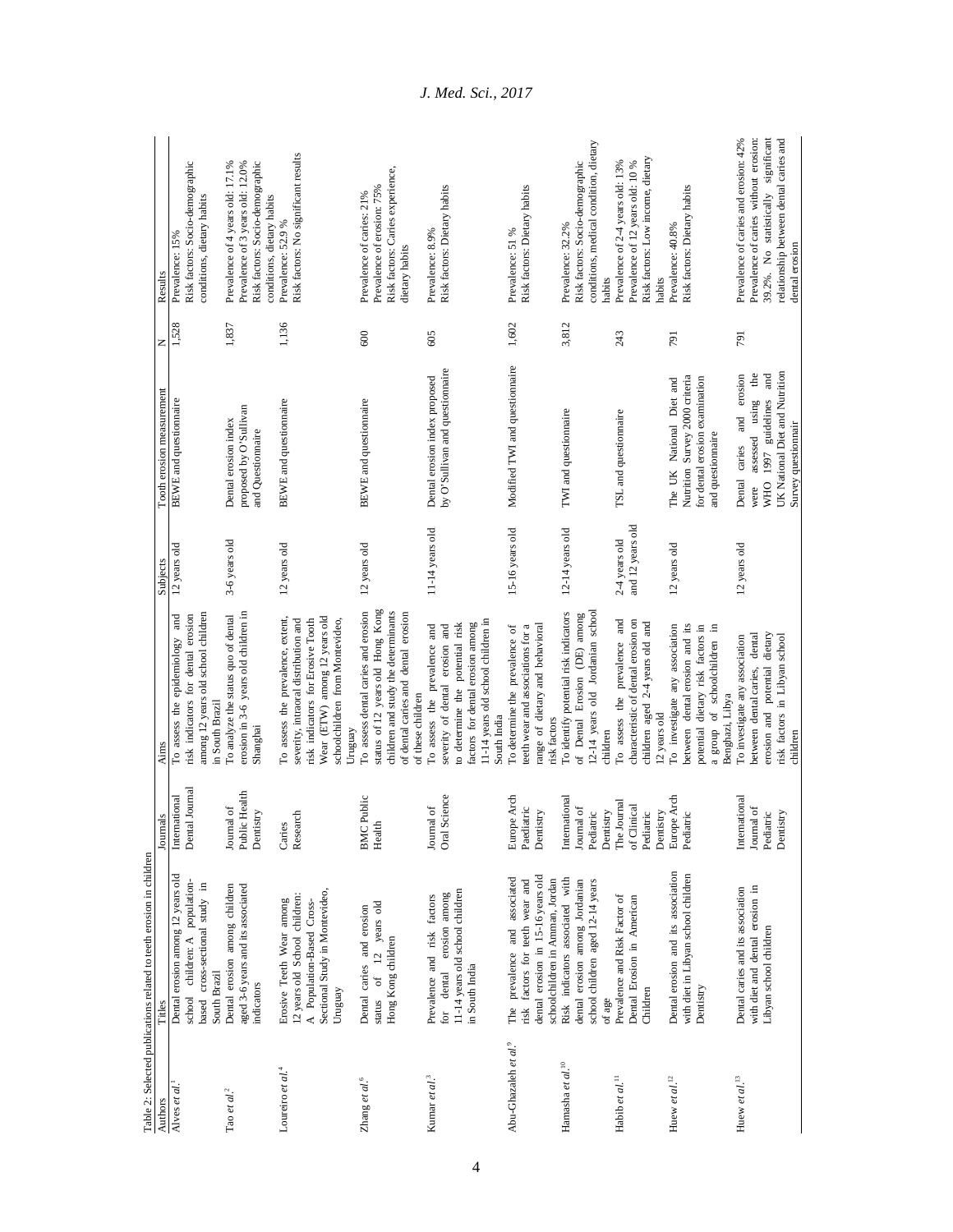| Table 2: Continue                               |                                                                                                                                |                                                          |                                                                                                                                                                                                                |                   |                                                                                                                                                  |                            |                                                                                                                                                                              |
|-------------------------------------------------|--------------------------------------------------------------------------------------------------------------------------------|----------------------------------------------------------|----------------------------------------------------------------------------------------------------------------------------------------------------------------------------------------------------------------|-------------------|--------------------------------------------------------------------------------------------------------------------------------------------------|----------------------------|------------------------------------------------------------------------------------------------------------------------------------------------------------------------------|
| Authors<br>Wild et al. <sup>14</sup>            | Titles                                                                                                                         | Journals                                                 | Aims                                                                                                                                                                                                           | Subjects          | Tooth erosion measurement                                                                                                                        | $\mathbb{Z}$ $\frac{6}{5}$ | Results                                                                                                                                                                      |
|                                                 | Gastroesophageal Reflux is not<br>Associated With Dental Erosion<br>in Children                                                | Gastroenterlogy                                          | To determine the pathogenesis of<br>GER-associated dental erosion and<br>the relationship between dental<br>caries to GER and dental erosion                                                                   | 9-17 years old    | Simplified TWI and<br>questionnaire                                                                                                              |                            | Location-specific dental erosion is<br>not associated with GER, salivary<br>flow, or bacterial load                                                                          |
| Mamai-Homata et al. <sup>15</sup><br>Gatou and  | dentition of 5-7 years old<br>Teeth wear in the deciduous<br>children: Risk factors                                            | Investigation<br>Clinical Oral                           | severity of teeth wear in deciduous<br>To investigate the distribution and<br>dentition and its relationship with<br>possible risk factors                                                                     | 5-7 years old     | TWI and questionnaire                                                                                                                            | 243                        | Risk factors: Dietary habits<br>Prevalence: 98.4%                                                                                                                            |
| Sanhouri et al. <sup>16</sup>                   | Teeth surface loss, prevalence and<br>associated risk factors among<br>12-14 years school children in<br>Khartoum State, Sudan | Dental Health<br>Community                               | TSL, among 12-14 years school<br>children in Khartoum State, Sudan;<br>To investigate Teeth Surface Loss<br>determine relationship between<br>TSL, dietary habits and socio-<br>evaluate pattern, severity and | 12-14 years old   | TSL and questionnaire                                                                                                                            | 1,138                      | Risk factors: Dietary habits<br>Prevalence: 74%                                                                                                                              |
| Murakami $et\ al.^{!7}$                         | Risk Indicators for Erosive Teeth<br>Wear in Brazilian Preschool<br>Children                                                   | Caries Research                                          | indicators for Erosive Teeth Wear<br>To assess the prevalence and risk<br>(ETW) in Brazilian preschool<br>economical status<br>children                                                                        | 3-4 years old     | O'Brien index and<br>questionnaire                                                                                                               | 967                        | gastro-oesophageal reflux, age<br>Risk factors: dietary habits,<br>Prevalence: 51.6%                                                                                         |
| Taji et al. <sup>5</sup>                        | A literature review of dental<br>erosion in children                                                                           | Dental Journal<br>Australian                             | To critically review dental erosion<br>in children with regards to its<br>etiology, diagnosis<br>and prevention<br>prevalence,                                                                                 | Children          | Dental erosion prevalence,<br>clinical appearance, risk<br>factor, prevention                                                                    |                            | ctorial, in the primary dentition is<br>commonly encountered in children<br>the<br>Dental erosion etiology is multifa-<br>into<br>continue<br>permanent dentition<br>and may |
| Wang et al. <sup>18</sup>                       | 12-13 years old school children<br>The prevalence of dental erosion<br>and associated risk factors in<br>in Southern China     | <b>BMC</b> Public<br>Health                              | in 12-13 years old school children<br>erosion and associated risk factors<br>To explore the prevalence of dental<br>in Guangzhou, Southern China                                                               | 12-13 years old   | proposed by O'Sullivan<br>Dental erosion index<br>and questionnaire                                                                              | 1,499                      | habits, mother's education level<br>Risk factors: Gender, dietary<br>Prevalence: 27.3%                                                                                       |
| Bardolia et al. <sup>19</sup>                   | of Erosion in Thirteen- to Fourteen-<br>Prevalence and Risk Indicators<br>Year-Olds on the Isle of Man                         | Caries Research                                          | erosion in 13-14 years old children<br>To determine the prevalence of<br>on the Isle of Man and to investigate<br>the strength of association with<br>dietary risk factors                                     | $13-14$ years old | dental erosion assessed using<br>The clinical examination for<br>the British Association and<br>criteria from the guidelines of<br>questionnaire | 629                        | Risk factors: Age, gender, tooth<br>Prevalence: 51%<br>brushing                                                                                                              |
| Mungia et al. <sup>20</sup>                     | Epidemiologic survey of erosive<br>teeth ware in San Antonio, Texas                                                            | <b>Texas Dental</b><br>Journal                           | To estimate the prevalence of erosive<br>San Antonio, Texas, within Bexar<br>17 years in the southwest region of<br>teeth wear in children aged 12-<br>Country                                                 | 12-17 years old   | TWI and questionnaire                                                                                                                            | 307                        | Risk factors: Dietary habits<br>Prevalence: 5.5%                                                                                                                             |
| Correr et al. <sup>21</sup>                     | of Dental Erosion among 12 years<br>Influence of Diet and Salivary<br>Characteristics on the Prevalence<br>old school children | Dentistry for<br>Journal of<br>Children                  | erosion among 12 years old school<br>children in Piracicaba, Sao Paulo,<br>To assess the prevalence of dental<br>Brazil                                                                                        | 12 years old      | by O'Sullivan and questionnaire<br>Dental erosion index proposed                                                                                 | 389                        | significant difference among<br>Risk factors: Dietary habits, no<br>$_{\rm and}$<br>salivary characteristics<br>erosion prevalence<br>Prevalence: 26%                        |
| Mangueira $et\, al.^{22}$<br>and Olivier, A.F., | Association Between Socioeconomic<br>Dental Erosion in<br>Brazilian School Children<br>Factors and                             | Association of<br>Public Health<br>American<br>Dentistry | To evaluate if a higher socioeconomic<br>status is a potential risk factor for<br>6-12 years old<br>Brazilian schoolchildren<br>dental erosion in                                                              | 6-12 years old    | by O'Sullivan and questiomaire<br>Dental erosion index proposed                                                                                  | 983                        | Risk factors: High-educated<br>Prevalence: 19.9%<br>parents                                                                                                                  |

*J. Med. Sci., 2017*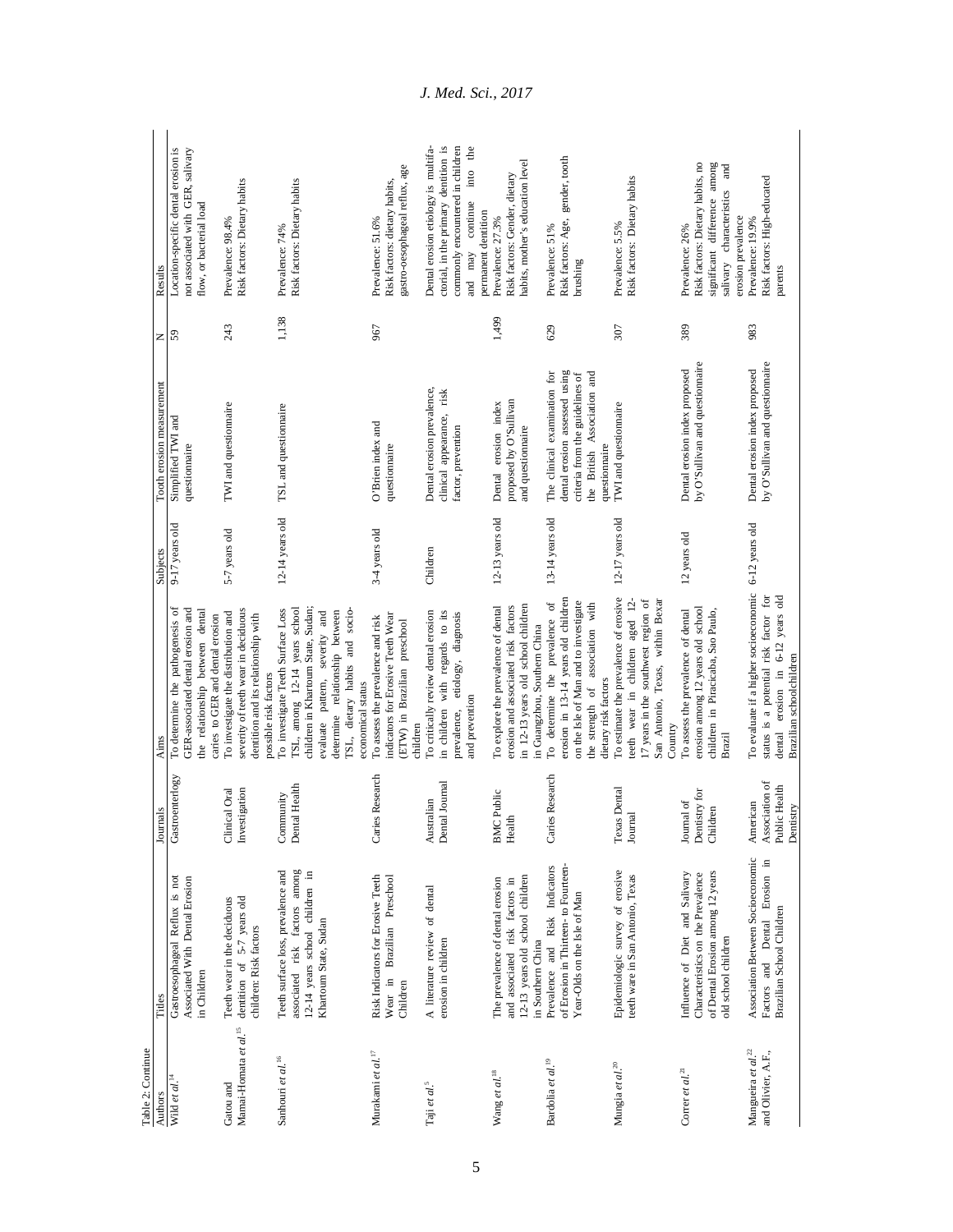acid, such as during drinking or eating acidic food<sup>1,11</sup>. Moreover, the maxillary region is relatively far from major salivary glands, causing it's self-cleansing being not as good as the mandibular region<sup> $2,11,15$ </sup>.

# **RISK FACTORS OF TOOTH EROSION**

As explained by various literatures, tooth erosion is affected by several risk factors and these have been proved by various studies in this systematic review. These risk factors were obtained through questions in the research questionnaire<sup>1</sup>. Questions commonly asked were demographic condition, social and economic status, oral health care behavior such as the frequency of tooth brushing and the frequency of visiting a dentist<sup>2</sup>. Other questions were regarding the children's general health condition, in particular asthma, Gastro-Esophageal Reflux Diseases (GERD) and the frequency of vomiting. All studies included questions to analyze tooth erosion related behavior risk factors. These questions were describing the consumption frequency of soft drink, fruit juice, lemon, sports drink, tea, coffee, yogurt, milk, certain medicines and vitamin C. Some studies were also asking the frequency consumption of sweets. Other questions were about the way of consuming those foods or drinks, whether it's directly swallowed, drunk with straw or swishing it in the mouth before swallowing. Tooth erosion risk factors are reported variously among countries<sup>4</sup>. However, acidic diet is the most common risk factor reported. In several studies, it has been proven that boys have higher tooth erosion risk than girls. Some studies assumed that boys prefer acidic foods and have more physical activities that might potentially affect the quantity and quality of saliva<sup>15</sup>.

There are two studies that said school type is one of the risk factors of tooth erosion. Children in private school were more likely to have tooth erosion. This might occur due to different lifestyle and diet behavior between private and public school<sup>1,3</sup>. Other studies reported association between socio-economic statuses and tooth erosion. Tooth erosion was commonly found in families with low income and lower education entitlement<sup>11</sup>. Socio-economic disparity creates an imbalance in accessing dental care. Potential reasons might be that access to care is dependent on the ability to pay rather than on the need for care, thus reinforcing the issue of dental care inequity<sup>26</sup>. Moreover, inequality in dental care might be persistent in developing countries<sup>27</sup>. Access to oral health services might be limited, causing higher proportion of unmet need in the undeserved population<sup>28</sup>. Further, lack of commitment to preventive community based dental health promotion in developing countries might also be a factor $29,30$ .

General health condition such as asthma, GERD and children who frequently vomit might increase the risk of tooth erosion. A study reported association between asthma and tooth erosion<sup>28</sup>. It is known that some asthma medicines are acidic, which cause dry mouth and triggers vomiting or gastric problems<sup>10</sup>. In contrast, another study found no association between asthma and tooth erosion<sup>1</sup>. The GERD is a chronic digestive tract illness and occurs when stomach acids goes back into the esophagus (reflux), causing nausea and vomiting, which is associated with the likelihood of increasing tooth erosion. Nonetheless no studies proofed the association. The low prevalence of samples with GERD in the studies, might be unable to detect this association. Further, no longitudinal study was conducted to analyze the tooth erosion process in relation to GERD<sup>1,14</sup>. However, some studies concluded frequency of vomiting is associated with tooth erosion<sup>2,10,16</sup>.

Acidic diet behavior is reported to be the most frequent risk factor for tooth erosion. Soft drinks, sport drink, fruit juice that contains acid, orange, lemon, coffee, tea and vitamin C consumption is widely stated to associate with tooth erosion, respectively<sup>1,3,5,6,9-14,17-20</sup>. Not only frequency but also how the drinks and food were consumed, are considered as tooth erosion risk factor. Swishing soda drinks before swallowing, increases the risk of tooth erosion $16$ . On the contrary, other studies found no association between diet and tooth erosion. This might be due to different age of the samples used in these studies. Tooth erosion examination in younger age, might have lower prevalence and severity of tooth erosion, considering shorter period in being exposed by the risk factors<sup>2</sup>. Nonetheless, the association between acidic drink and tooth erosion was confirmed in laboratory research $31,32$ .

The PRISMA statement for reporting systematic review was used in this review to study tooth erosion. This systemic review showed that tooth erosion is often associated with dental caries. Both are caused by tooth's hard tissues demineralization, thus the causal acid type is different. Tooth erosion is caused by extrinsic and intrinsic acid, while dental caries is caused by acid as a metabolism product of bacteria. Children with high caries level have higher tooth erosion level comparing to children who do not have caries<sup>6</sup>. This study's result is contrary to the study in Libya that found no connections among them. However, children with caries are consuming acidic fruit juice with sugar<sup>13</sup>. The factor that connects tooth erosion with dental caries is the acid containing diet, which potentially create acidic environment in the oral cavity and lead to the reduction of tooth hardness. Saliva's quantity and quality are also risk factors of tooth erosion and dental caries<sup>5</sup>. All reviewed studies have analyzed risk factors of tooth erosion, whilst concluding in consistent risk factors. Tooth erosion is a complex multifactorial disease. It requires a longitudinal study to be able to analyze it's risk factors comprehensively.

## **CONCLUSION**

Epidemiological data is crucial to study the cause and effect of certain health problems. Although many oral health surveys have been conducted to examine the prevalence, severity and risk factors of tooth erosion, the survey methods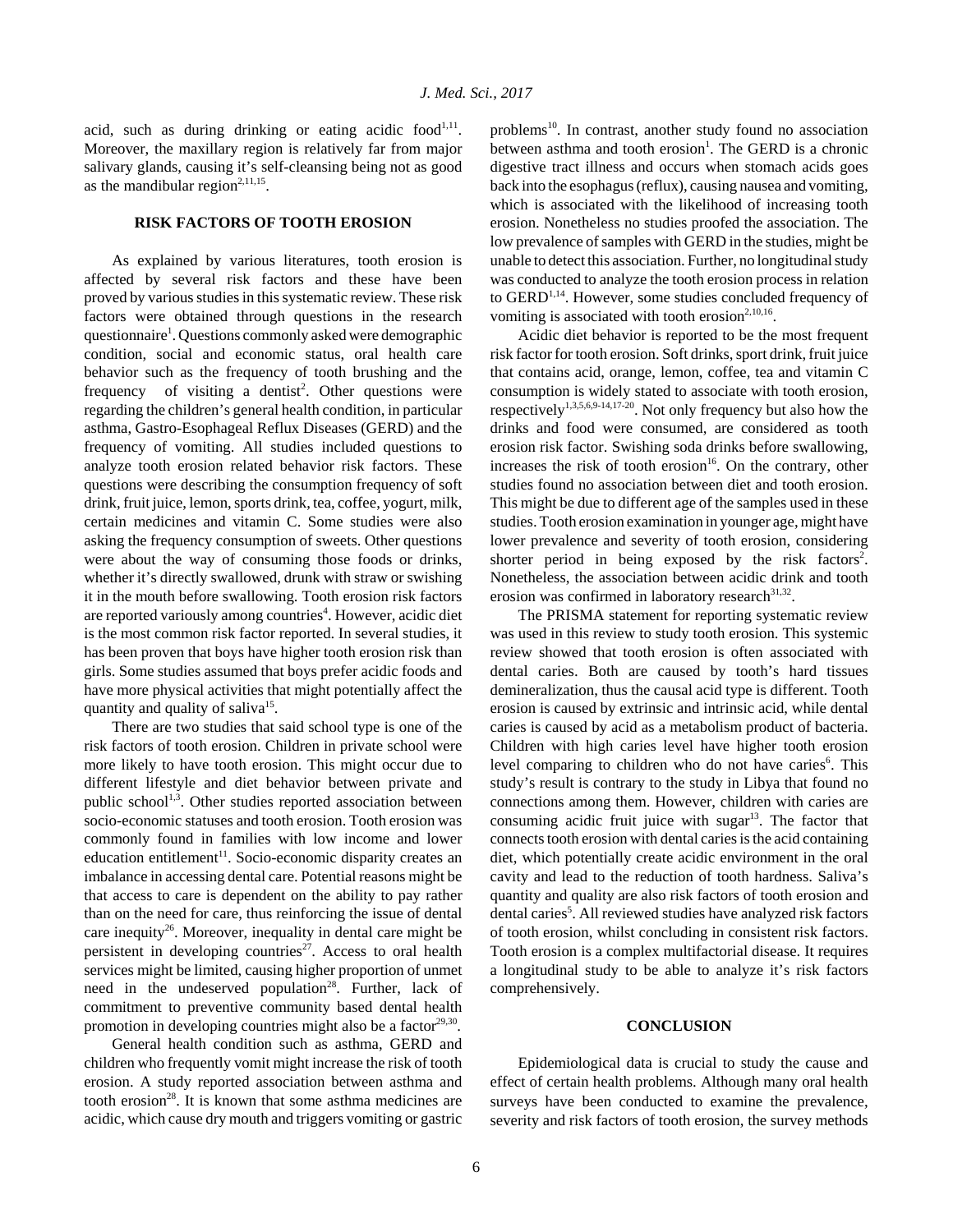of these studies were not standardized, thus comparison between studies is difficult. Determining the oral health of children is important for planning, implementing services oriented toward meeting their needs and to ensure effective delivery of interventions and optimal allocation of resources, as well as for monitoring community programs to improve the oral health of children. This systematic review showed that tooth erosion is one of commonly encountered oral health problem in children, even in primary dentition. Nonetheless it is rarely diagnosed at its early stages. The most common risk factor is dietary habits, especially lemon and carbonated drink. Awareness and understanding the disease and the risk factors are crucial for establishing an early diagnosis and appropriate preventive methods for preventing erosion that may lead to higher risk of the permanent tooth.

# **SIGNIFICANT STATEMENT**

Prevalence and risk factors of tooth erosion vary considerably in different countries and age groups. Comparison of tooth erosion in epidemiological studies are difficult due to differences in indices, questionnaire and also age group of examination. Lack of consensus regarding internationally accepted tooth erosion index and method to assess diet is complicating the evaluation of the true increase in prevalence reported.

## **ACKNOWLEDGMENT**

This study was supported by the Oral Epidemiology and Clinical Studies in Dentistry, Faculty of Dentistry, Universitas Indonesia.

#### **REFERENCES**

- 1. Alves, L.S., C.D. Brusius, N. Dame-Teixeira, M. Maltz and C. Susin, 2015. Dental erosion among 12-year-old schoolchildren: A population-based cross-sectional study in South Brazil. Int. Dent. J., 65: 322-330.
- 2. Tao, D.Y., G. Hao, H.X. Lu, Y. Tian and X.P. Feng, 2015. Dental erosion among children aged 3-6 years and its associated indicators. J. Public Health Dent., 75: 291-297.
- 3. Kumar, S., S. Acharya, P. Mishra, N. Debnath and R. Vasthare, 2013. Prevalence and risk factors for dental erosion among 11-to 14-year-old school children in South India. J. Oral Sci., 55: 329-336.
- 4. Loureiro, L.A., A.F. Fager, L.S. Alves, R.A. Vaz and M. Maltz, 2015. Erosive tooth wear among 12-year-old schoolchildren: A population-based cross-sectional study in Montevideo, Uruguay. Caries Res., 49: 216-225.
- 5. Taji, S. and W.K. Seow, 2010. A literature review of dental erosion in children. Aust. Dent. J., 55: 358-367.
- 6. Zhang, S., A.M. Chau, E.C. Lo and C.H. Chu, 2014. Dental caries and erosion status of 12-year-old Hong Kong children. BMC Public Health, Vol. 14. 10.1186/1471-2458-14-7
- 7. O'Sullivan, E.A., 2000. A new index for the measurement of erosion in children. Eur. J. Paediatr. Dent., 1: 69-74.
- 8. O'Brien, M., 1994. Children's dental health in the United Kingdom 1993. Population Censuses and Surveys, Her Majesty's Stationary Office, London.
- 9. Abu-Ghazaleh, S.B., G. Burnside and A. Milosevic, 2013. The prevalence and associated risk factors for tooth wear and dental erosion in 15-to 16-year-old schoolchildren in Amman, Jordan. Eur. Arch. Paediatr. Dent., 14: 21-27.
- 10. Hamasha, A.A.H., F.I. Zawaideh and R.T. Al-Hadithy, 2014. Risk indicators associated with dental erosion among Jordanian school children aged 12-14 years of age. Int. J. Paediatr. Dent., 24: 56-68.
- 11. Habib, M., T.L. Hottel and L. Hong, 2013. Prevalence and risk factors of dental erosion in American children. J. Clin. Paediatr. Dent., 38: 143-148.
- 12. Huew, R., P.J. Waterhouse, P.J. Moynihan, S. Kometa and A. Maguire, 2011. Dental erosion and its association with diet in Libyan schoolchildren. Eur. Arch. Paediatr. Dent., 2: 234-240.
- 13. Huew, R., P. Waterhouse, P. Moynihan, S. Kometa and A. Maguire, 2012. Dental caries and its association with diet and dental erosion in *Libyan schoolchildren*. Int. J. Paediatr. Dent., 22: 68-76.
- 14. Wild, Y.K., M.B. Heyman, E. Vittinghoff, D.H. Dalal and J.M. Wojcicki *et al*., 2011. Gastroesophageal reflux is not associated with dental erosion in children. Gastroenterology, 141: 1605-1611.
- 15. Gatou, T. and E. Mamai-Homata, 2012. Tooth wear in the deciduous dentition of 5-7-year-old children: Risk factors. Clin. Oral Invest., 16: 923-933.
- 16. Sanhouri, N.M., H.M. Ziada, G.I. Ahmed and A.H. Kamis, 2010. Tooth surface loss, prevalence and associated risk factors among 12-14 years school children in Khartoum State, Sudan. Community Dent. Health, 27: 206-212.
- 17. Murakami, C., L.B. Oliveira, A. Sheiham, M.S.N.P. Correa, A.E. Haddad and M. Bonecker, 2011. Risk indicators for erosive tooth wear in Brazilian preschool children. Caries Res., 45: 121-129.
- 18. Wang, P., H.C. Lin, J.H. Chen and H.Y. Liang, 2010. The prevalence of dental erosion and associated risk factors in 12-13-year-old school children in Southern China. BMC Public Health, Vol. 10. 10.1186/1471-2458-10-478
- 19. Bardolia, P., G. Burnside, A. Ashcroft, A. Milosevic, S.A. Goodfellow, E.A. Rolfe and C.M. Pine, 2010. Prevalence and risk indicators of erosion in thirteen-to fourteen-year-olds on the Isle of man. Caries Res., 44: 165-168.